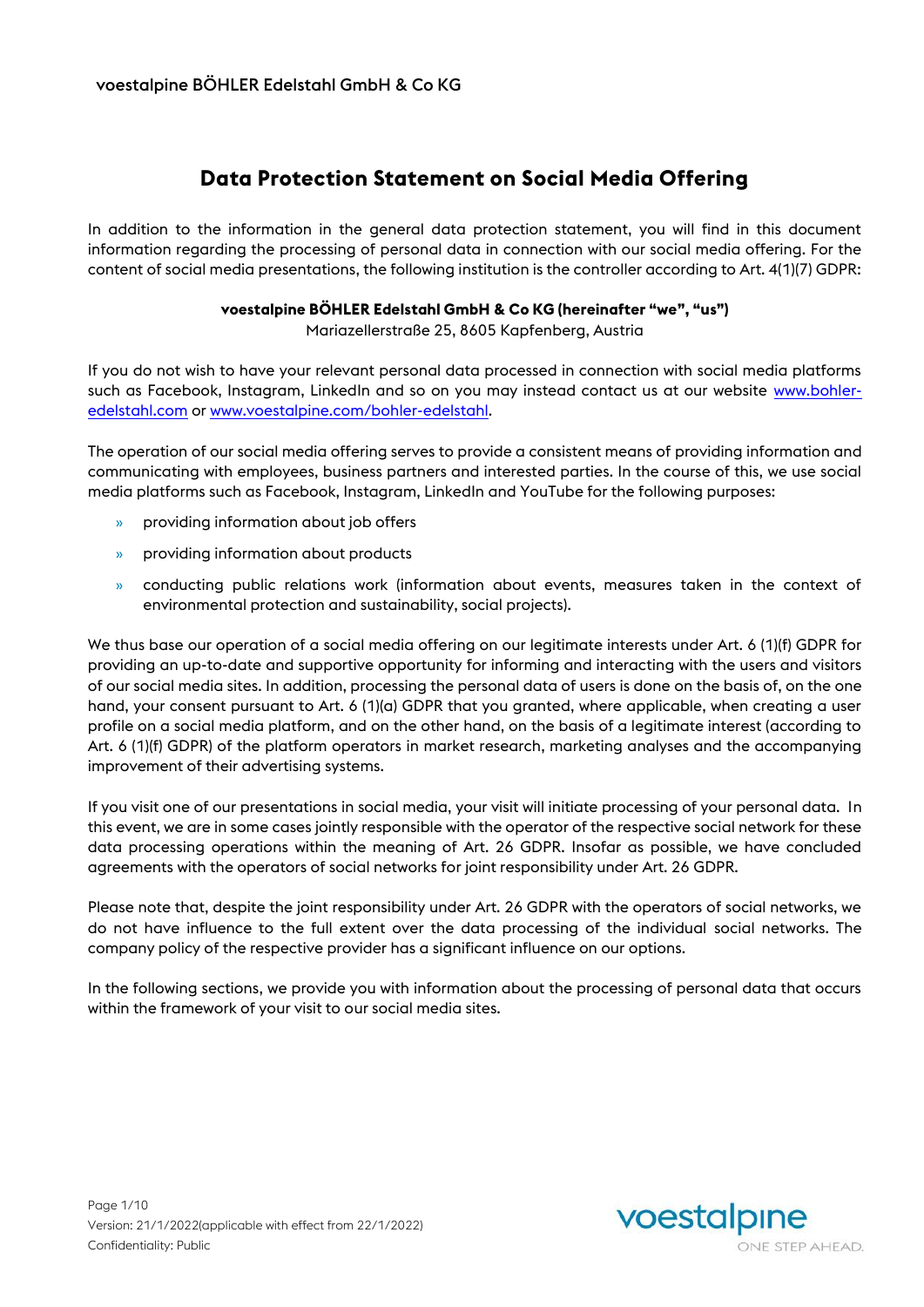### **1 Facebook**

We wish to note that you are solely responsible for your use of our Facebook page and its functions. This applies in particular for the use of interactive functions such as the comments and the ratings.

#### **1.1 Name and address of the controller**

When you visit our Facebook site [https://m.facebook.com/voestalpineboehleredelstahl/,](https://m.facebook.com/voestalpineboehleredelstahl/) personal data is processed in this context namely, irrespective of whether you are registered on Facebook or not. With respect to this data, the following institutions are (pursuant to a decision of the European Court of Justice) joint controllers within the meaning of Art. 26 GDPR for operating this site:

#### **Meta Platforms Ireland Ltd. (hereinafter, "Meta")**

4 Grand Canal Square Grand Canal Harbour, Dublin 2, Ireland

and

# **voestalpine BÖHLER Edelstahl GmbH & Co KG (hereinafter "we", "us")**

Mariazellerstraße 25, 8605 Kapfenberg, Austria

For the purpose of structuring and sharing the tasks and obligations, Facebook concluded an agreement with each Fan Page operator concerning joint responsibility according to Art. 26 GDPR. This can be retrieved at [https://www.facebook.com/legal/terms/page\\_controller\\_addendum/.](https://www.facebook.com/legal/terms/page_controller_addendum/)

#### **1.2 Data categories, purpose of the processing**

We process your Facebook user name as well as your interactive actions such as "like" statements, comments, etc. that you have placed on our Facebook site.

In addition, when visiting our Facebook site, Facebook collects your IP address as well as your behavior on our Fan Page by means of cookies. This involves small text files that are stored by Facebook by way of the browser on a storage medium of the terminal device (PC, Notebook, Tablet, Smartphone, etc.) used by the website visitor. These cookies contain characteristic search strings that allow for an unambiguous identification of the browser when the website is once again retrieved.

On the one hand, cookies allow for an analysis of user data for statistical purposes they can be very useful for us, the Fan Page operator. Such an analysis with data about the number of visits to our site, the extent of interactions, the visits and the average duration of video playback, information about which countries and cities our visitors come from and statistics about the gender ratio of our visitors is provided to us by Facebook by means of the function "Facebook Insights" in an anonymized form. Consequently, we categorically do not receive and process any personal data from users who retrieve our site. On the other hand, the collection of data through cookies aids Facebook in ongoing improvement of its system with regard to personalized advertising.

If you are presently logged in with Facebook as a user, then there is a cookie with your Facebook identifier located on your device. In this way, Facebook is in the position to trace the fact that you have visited this site and how you used it. Based on this data, content and advertisements may be offered that are tailored to you. If you wish to avoid this, you should log out of Facebook and/or deactivate the function "remain logged in",

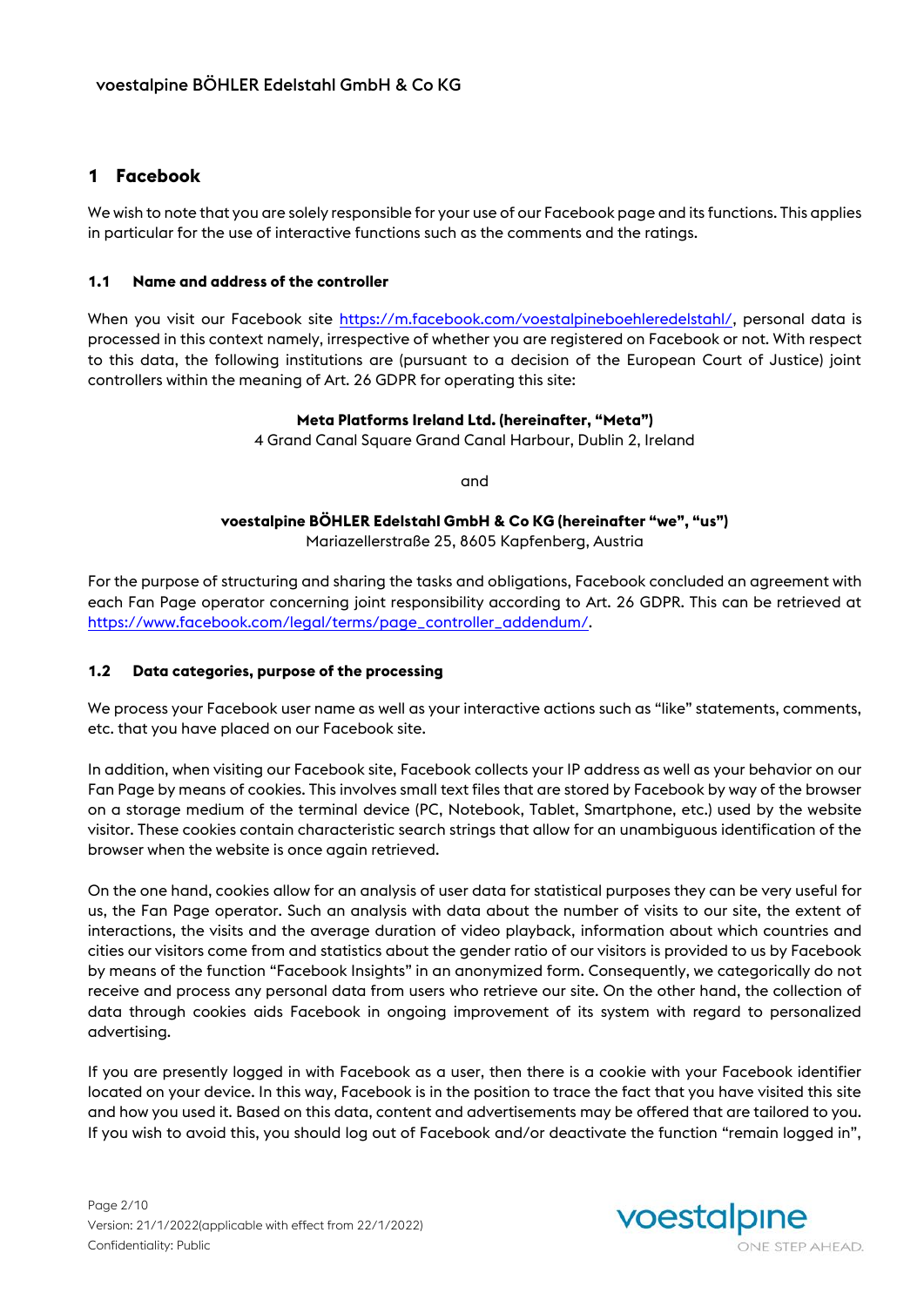delete the cookies existing on your device, and close and restart your browser. In this manner, Facebook information by which you can be directly identified will be deleted. In this way, you can use our Facebook site without disclosing your Facebook identifier. If you access interactive functions on the site (like button, comments, sharing, etc.), Facebook will request that you log in. After logging in, you are recognizable for Facebook as a certain user. You may find instructions about how to manage and delete existing information at<https://www.facebook.com/about/privacy>

#### **1.3 Transfer and disclosure of personal data**

Within our company, only those persons and offices receive access to your data disclosed in Facebook that require personal data for performing the above-mentioned purposes.

Facebook does not conclusively and clearly specify, and we are not aware of the manner in which Facebook uses the data from visits to Facebook pages for its own purposes, to what extent activities on the pages can be attributed to individual users, how long Facebook stores this data and whether data from a visit of the pages is transferred to third parties.

Likewise, we cannot rule out that your data gathered by Facebook will be transferred to countries outside of the European Union in which the data is subject to a lesser level of protection than in the EU. Which information Facebook receives and how it is used is described by Facebook in a general form in its data use policy <https://www.facebook.com/privacy/explanation>

#### **1.4 Storage periods**

Where no explicit storage period is stated in the case of collection (e.g., under a declaration of consent) or in the case of detailed information, we will erase or anonymize your personal data insofar as it is no longer required to fulfill the storage purpose and this is not contrary to any statutory retention obligations.

Your messages sent to us via Facebook will be deleted not later than 6 months after the end of the conversation if your inquiry was answered and there is no other reason that authorizes or obligates us to store the specified messages.

We have no knowledge of how long Facebook maintains your data that is stored in cookies. However, you may delete stored cookies at any time in your browser settings. You may likewise generally prevent the placement of cookies in advance by means of using your browser settings.

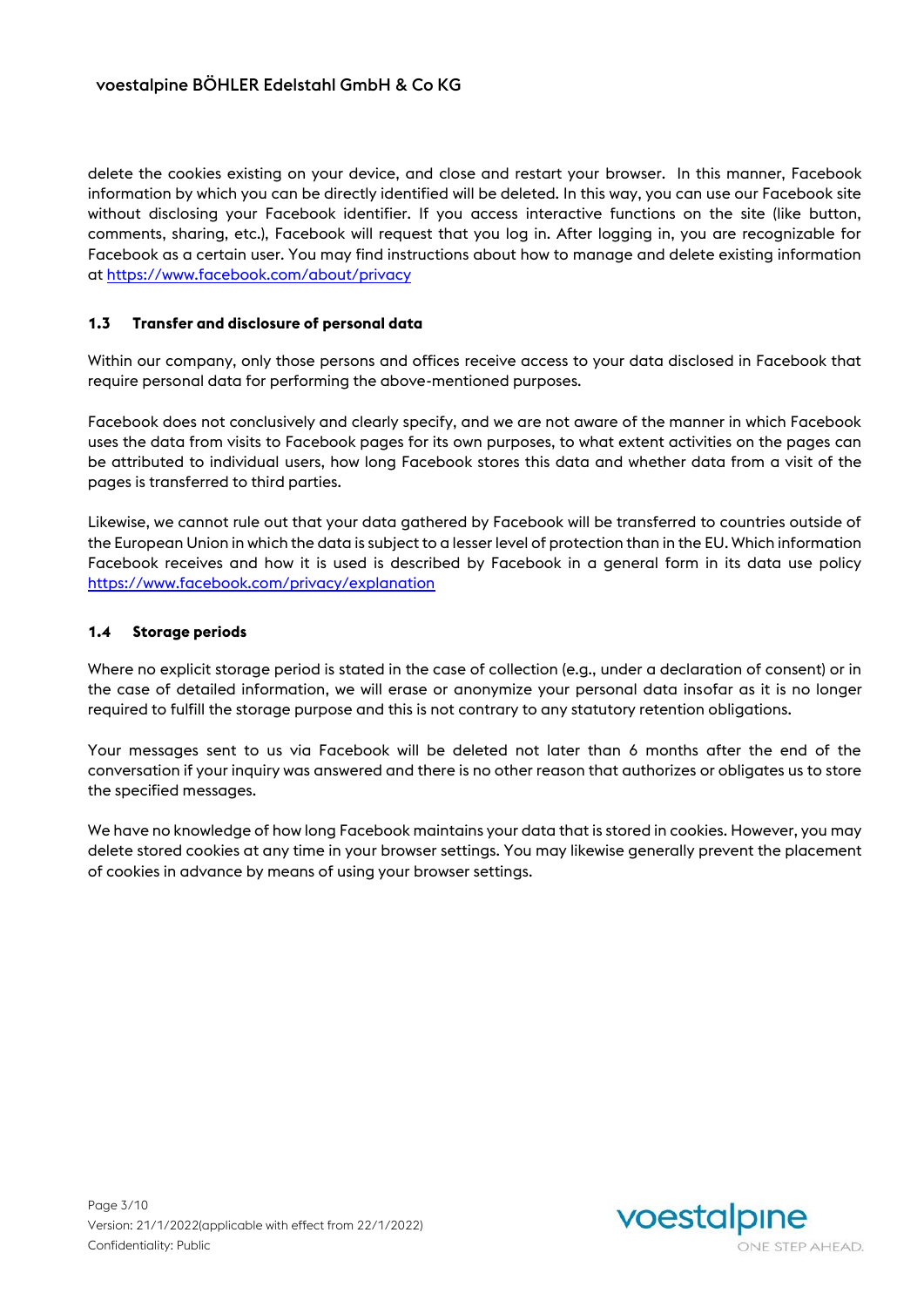## **2 Instagram**

We wish to note that you are solely responsible for your use of our Instagram page and its functions. This applies in particular for the use of interactive functions such as the comments and the ratings.

#### **2.1 Name and address of the controller**

If you visit our Instagram site [https://instagram.com/voestalpineboehleredelstahl,](https://instagram.com/voestalpineboehleredelstahl) personal data will be processed in this connection. With respect to this data, the following institutions are joint controllers according to Art. 26 GDPR responsible for operating this Fan Page:

#### **Instagram Inc. (hereinafter, "Instagram")**

1601 Willow Road, Menlo Park, 94025, California, U.S.

and

# **voestalpine BÖHLER Edelstahl GmbH & Co KG (hereinafter "we", "us")**

Mariazellerstraße 25, 8605 Kapfenberg, Austria

The Instagram service is a product provided by Meta Platforms Ireland Limited. For the purpose of structuring and sharing the tasks and obligations, Meta concluded an agreement with each Fan Page operator concerning joint responsibility according to Art. 26 GDPR. This can be retrieved at [https://www.facebook.com/legal/terms/page\\_controller\\_addendum/.](https://www.facebook.com/legal/terms/page_controller_addendum/)

#### **2.2 Data categories, purpose of the processing**

When you visit our Instagram site, we process your Instagram user name, as well as interactive actions such as "likes", comments, etc. that you place on our Instagram site.

When visiting our Instagram site, Instagram collects your IP address as well as your behavior on our site by the means of cookies. This involves small text files that are stored by Facebook by way of the browser on a storage medium of the terminal device (PC, Notebook, Tablet, Smartphone, etc.) used by the website visitor. These cookies contain characteristic search strings that allow for an unambiguous identification of the browser when the website is once again retrieved.

Instagram makes available to us, on the basis of information obtained from the cookies, statistical evaluations on the use of our Instagram site such as the number of visitors on our website, the range of posts, information about which countries and cities our visitors come from and statistics about the gender ratio of our visitors. These statistical evaluations are made available to us by Instagram by means of the function "Instagram Insights" in an anonymized form, by which we do not receive any personal data on individual users of the site.

The data gathered about you in this context is processed by Instagram and in so doing, may be transferred to countries outside of the European Union if necessary. Which information Instagram obtains and how it is used is described by Instagram in a general form in its data protection guidelines at [https://help.instagram.com/519522125107875.](https://help.instagram.com/519522125107875) 

If you are presently logged in with Instagram as a user, then there is a cookie with your Instagram identifier located on your device. In this way, Instagram is in the position to trace the fact that you have visited this site

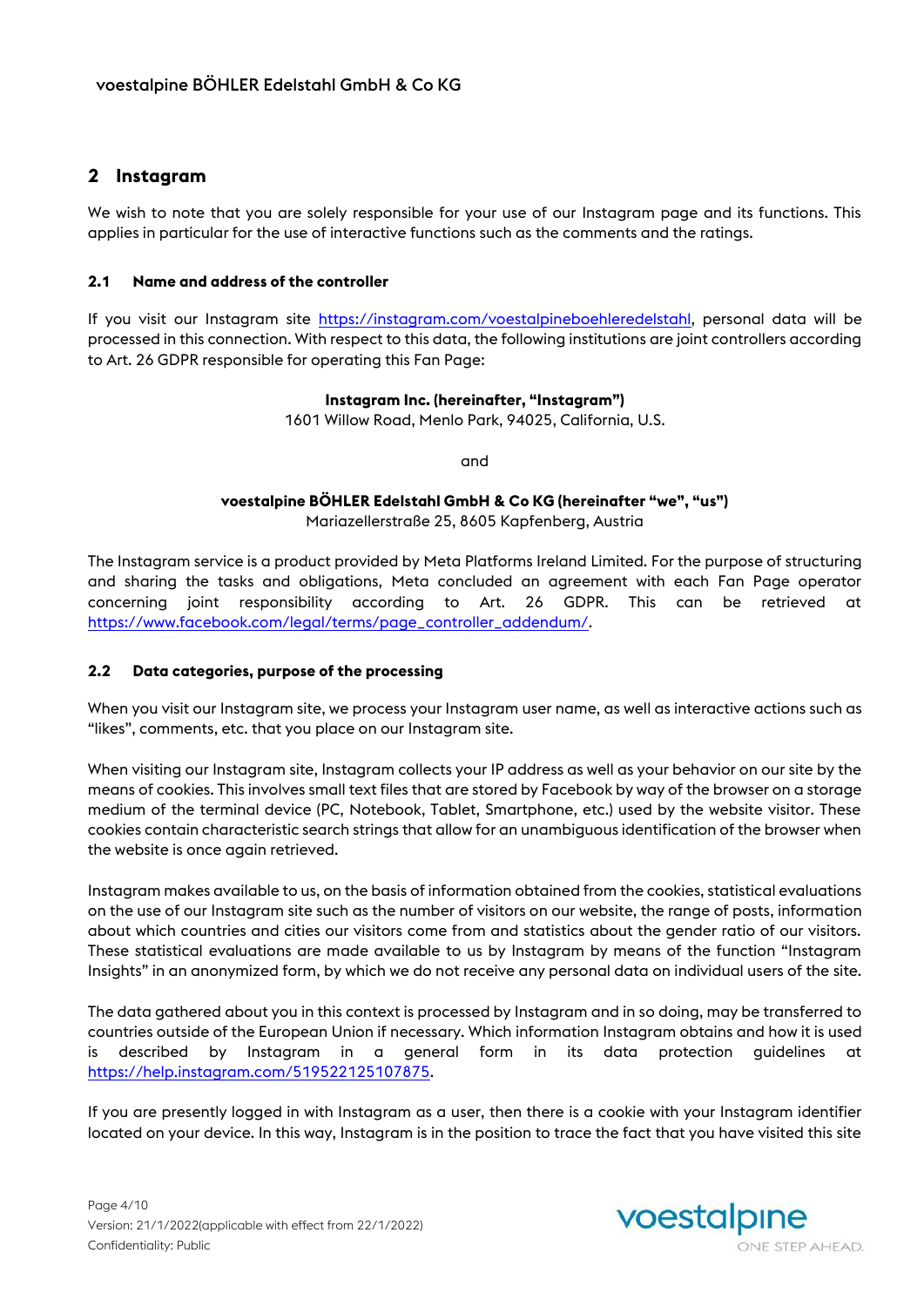and how you used it. Based on this data, content and advertisements may be offered that are tailored to you. If you wish to avoid this, you should log out of Instagram and/or deactivate the function "remain logged in", delete the cookies existing on your device, and close and restart your browser. In this manner, Instagram information by which you can be directly identified will be deleted. In this way, you can use our Fan Pages site without disclosing your Instagram identifier. If you access interactive functions on the site (Like button, comments, sharing, etc.) Instagram will request that you log in. After any log in, you are recognizable for Instagram as a certain user. You may find instructions about how to manage and delete existing information at [https://help.instagram.com/.](https://help.instagram.com/)

#### **2.3 Transfer and disclosure of personal data**

Within our company, only persons and offices receive access to this data who require personal data for performing the above-mentioned purposes.

Instagram does not conclusively and clearly specify, and we are not aware of the manner in which Instagram uses your data from visits to Instagram pages for its own purposes, to what extent activities on the pages can be attributed to individual users, how long Instagram stores this data and whether data from a visit of the pages is transferred to third parties.

Likewise, we cannot rule out that your data gathered by Instagram will be transferred to countries outside of the European Union in which the data is subject to a lesser level of protection than in the EU. Which information Instagram receives and how it is used is described by Instagram in a general form in its data use policy [https://help.instagram.com/519522125107875.](https://help.instagram.com/519522125107875) 

#### **2.4 Storage periods**

Where no explicit storage period is stated in the case of collection (e.g., under a declaration of consent) or in the case of detailed information, we will erase or anonymize your personal data insofar as it is no longer required to fulfill the storage purpose and this is not contrary to any statutory retention obligations.

Your messages sent to us via Instagram will be deleted not later than 6 months after the end of the conversation if your inquiry was answered and there is no other reason that authorizes or obligates us to store the specified messages.

In the absence of any knowledge in this regard, we cannot provide any information about storage periods for the cookies placed by Instagram. However, you may delete stored cookies at any time in your browser settings. You may likewise generally prevent the placement of cookies in advance by means of using your browser settings.

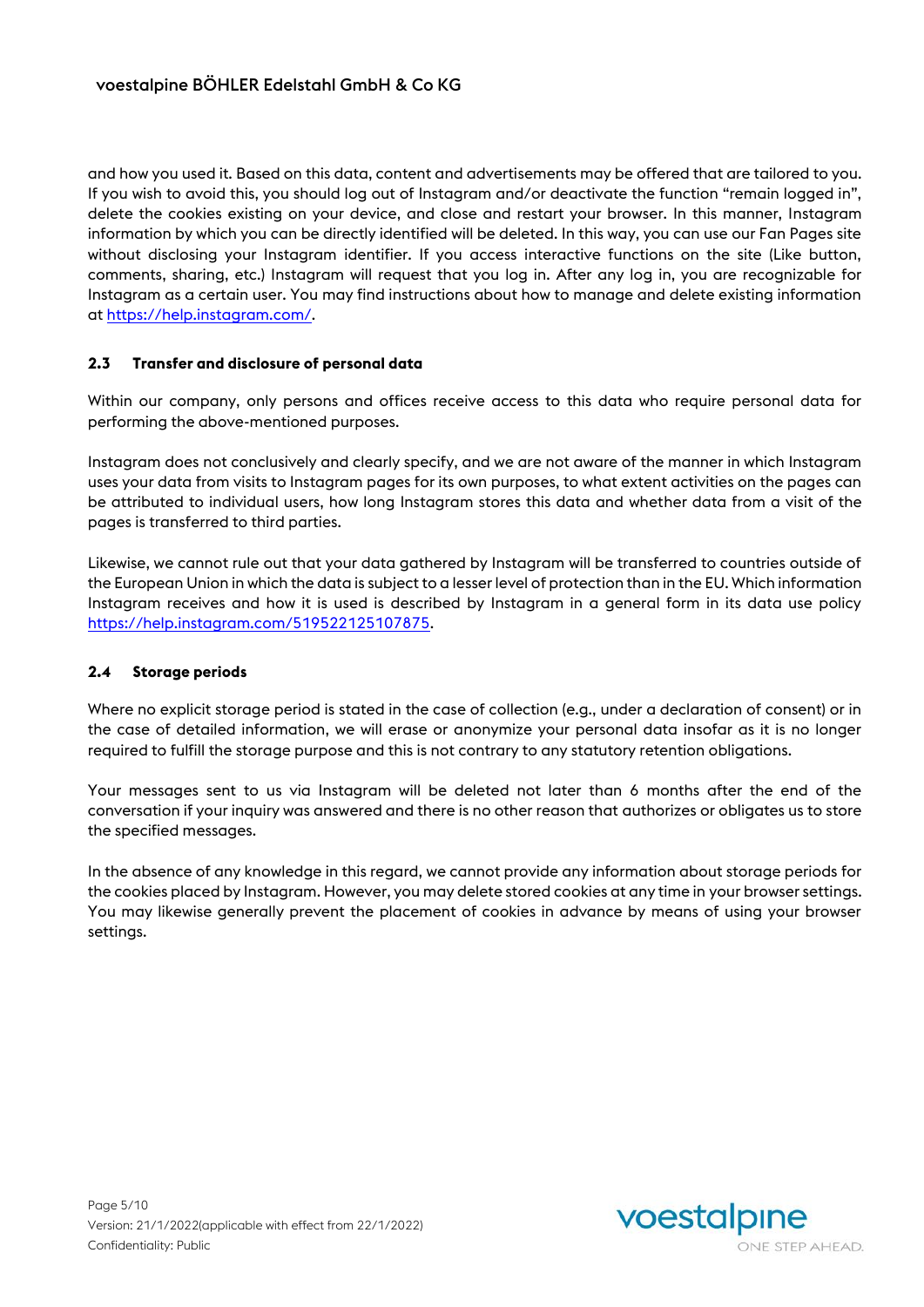## **3 LinkedIn**

We wish to note that you are solely responsible for your use of our LinkedIn page and its functions. This applies in particular for the use of interactive functions such as the comments and the ratings.

#### **3.1 Name and address of the controller**

If you visit our LinkedIn site [https://www.linkedin.com/company/voestalpine-bohler-edelstahl/,](https://www.linkedin.com/company/voestalpine-bohler-edelstahl/) personal data will be processed in this connection. With respect to this data, the following institutions are joint controllers according to Art. 26 GDPR responsible for operating this Fan Page:

#### **LinkedIn Ireland Unlimited Company (hereinafter, "LinkedIn")**

Wilton Plaza, Wilton Place, Dublin 2, Ireland

and

#### **voestalpine BÖHLER Edelstahl GmbH & Co KG (hereinafter "we", "us")** Mariazellerstraße 25, 8605 Kapfenberg, Austria

For the purpose of structuring and sharing the tasks and obligations, LinkedIn concluded an agreement with each website operator concerning joint responsibility according to Art. 26 GDPR. This may be retrieved at [https://legal.linkedin.com/pages-joint-controller-addendum?form=MY01SV&OCID=MY01SV.](https://legal.linkedin.com/pages-joint-controller-addendum?form=MY01SV&OCID=MY01SV)

#### **3.2 Data categories, purpose of the processing**

When you visit our LinkedIn site, we process your LinkedIn user name, as well as interactive actions such as "likes", comments, etc. that you place on our LinkedIn site.

When visiting our LinkedIn site, LinkedIn collects your behavior on our site by means of cookies. This involves small text files that are stored by LinkedIn by way of the browser on a storage medium of the terminal device (PC, Notebook, Tablet, Smartphone, etc.) used by the website visitor. These cookies contain characteristic search strings that allow for an unambiguous identification of the browser when the website is once again retrieved.

LinkedIn makes available to us, on the basis of information obtained from the cookies, statistical evaluations on the use of our LinkedIn site such as the number of visitors on our website, the extent of interactions, information about which countries and cities our visitors come from and statistics about the work sectors of our visitors. These statistical evaluations are made available to us by LinkedIn by means of the function "LinkedIn Page Insights" in an anonymized form, by which we do not receive any personal data on individual users of the site.

The data gathered about you in this context is processed by LinkedIn and in so doing, may be transferred to countries outside of the European Union if necessary. Which information LinkedIn obtains and how it is used is described by LinkedIn in a general form in its data protection guidelines at [https://www.linkedin.com/legal/privacy-policy.](https://www.linkedin.com/legal/privacy-policy)

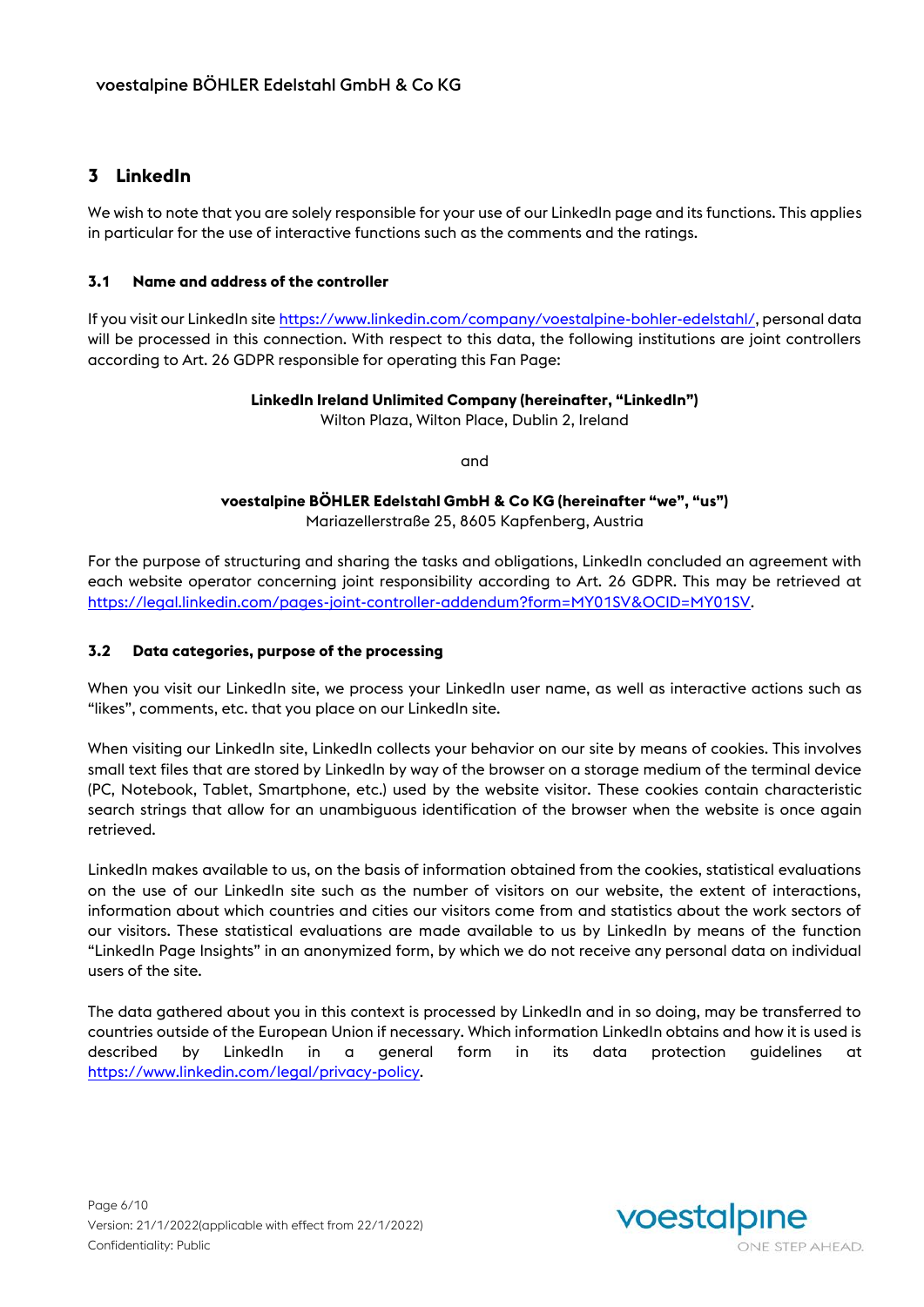#### **3.3 Transfer and disclosure of personal data**

Within our company, only persons and offices receive access to this data who require personal data for performing the above-mentioned purposes.

LinkedIn does not conclusively and clearly specify, and we are not aware of the manner in which LinkedIn uses the data from your visits to LinkedIn pages for its own purposes, to what extent activities on the pages can be attributed to individual users, how long LinkedIn stores this data and whether data from a visit of the pages is transferred to third parties.

Likewise, we cannot rule out that your data gathered by LinkedIn will be transferred to countries outside of the European Union in which the data is subject to a lesser level of protection than in the EU. Which information LinkedIn receives and how it is used is described by LinkedIn in a general form in its data use policy [https://www.linkedin.com/legal/privacy-policy.](https://www.linkedin.com/legal/privacy-policy)

#### **3.4 Storage periods**

Where no explicit storage period is stated in the case of collection (e.g., under a declaration of consent) or in the case of detailed information, we will erase or anonymize your personal data insofar as it is no longer required to fulfill the storage purpose and this is not contrary to any statutory retention obligations.

Your messages sent to us via LinkedIn will be deleted not later than 6 months after the end of the conversation if your inquiry was answered and there is no other reason that authorizes or obligates us to store the specified messages.

In the absence of any knowledge in this regard, we cannot provide any information about storage periods for the cookies placed by LinkedIn. However, you may delete stored cookies at any time in your browser settings. You may likewise generally prevent the placement of cookies in advance by means of using your browser settings.

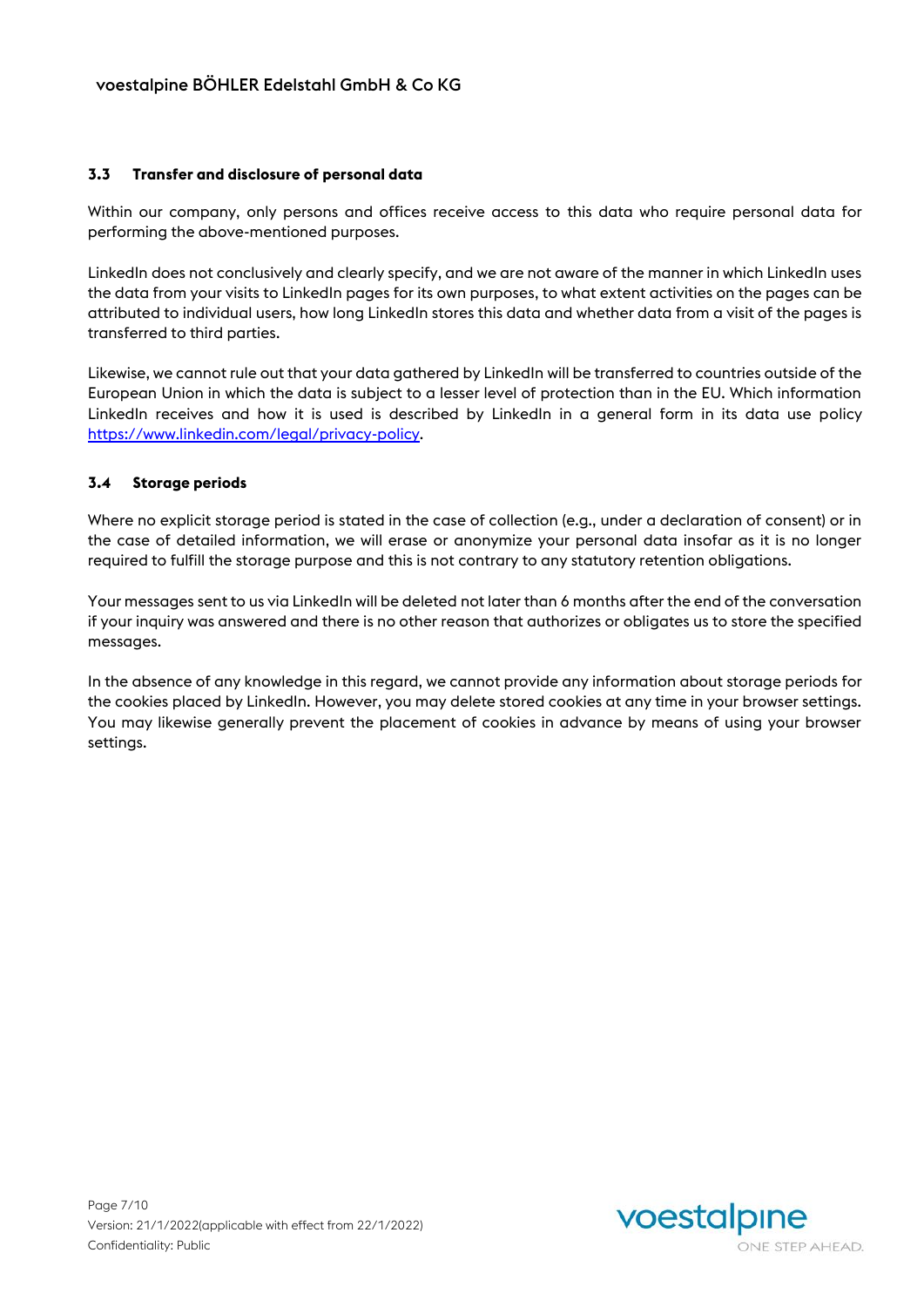## **4 YouTube**

#### **4.1 Name and address of the controller**

Videos are integrated into our website that are stored on http://www.YouTube.com and retrieved from there. As soon as you play a video over our website or our YouTube channel [https://www.youtube.com/channel/UCvphSa\\_l4s7PKpvcpX0\\_BUA/featured,](https://www.youtube.com/channel/UCvphSa_l4s7PKpvcpX0_BUA/featured) personal data is processed. With respect to this data, the following institution is the responsible controller according to Art. 4 GDPR:

#### **voestalpine BÖHLER Edelstahl GmbH & Co KG (hereinafter "we", "us")**

Mariazellerstraße 25, 8605 Kapfenberg, Austria

In order to ensure the operation of our YouTube channel, we make use of the following processor associated with the Google Group:

#### **YouTube LLC (hereinafter, "YouTube")**

901 Cherry Ave., San Bruno, California 94066, U.S.

#### **4.2 Data categories, purpose of the processing**

When you play our YouTube videos, we process your YouTube user name, as well as interactive actions such as "likes", comments, etc. that you place on our YouTube channel.

YouTube also gathers your behavior by means of cookies when you retrieve YouTube videos. This involves small text files that are stored by Google by way of the browser on a storage medium of the terminal device (PC, Notebook, Tablet, Smartphone, etc.) used by the website visitor. These cookies contain characteristic search strings that allow for an unambiguous identification of the browser when the website is once again retrieved.

YouTube makes available to us statistical evaluations about the use of our YouTube channel from the information obtained from the cookies. This statistical information involves the number of visits to our website, the extent of interactions, the average duration of video playbacks, information about which countries and cities our visitors come from and statistics about the gender ratio of our visitors. These statistical evaluations are made available to us by YouTube by means of the function "Google Analytics" in an anonymized form, by which we do not receive any personal data on individual users.

Whenever you play a video, various personal data is transmitted to YouTube such as the IP address, date and time of the request, time zone, content of the request (specific page), website from which the request originates, browser, operating system and its interface, language and version of the browser software, hardware used (PC, Smartphone, etc.), and location (if Google Maps is activated). Which information YouTube receives and how it is used is described by YouTube in a general form in its data use policy <https://policies.google.com/privacy?hl=en-GB>

By playing videos stored on our website, YouTube receives the information that you have retrieved the relevant subpage of our website. If you are logged into Google, this data will be directly associated with your account. If you do not wish for this matching with your profile at YouTube to occur, you must log out prior to activating the button. In addition, YouTube also stores data if you do not have a Google user account; these are, in

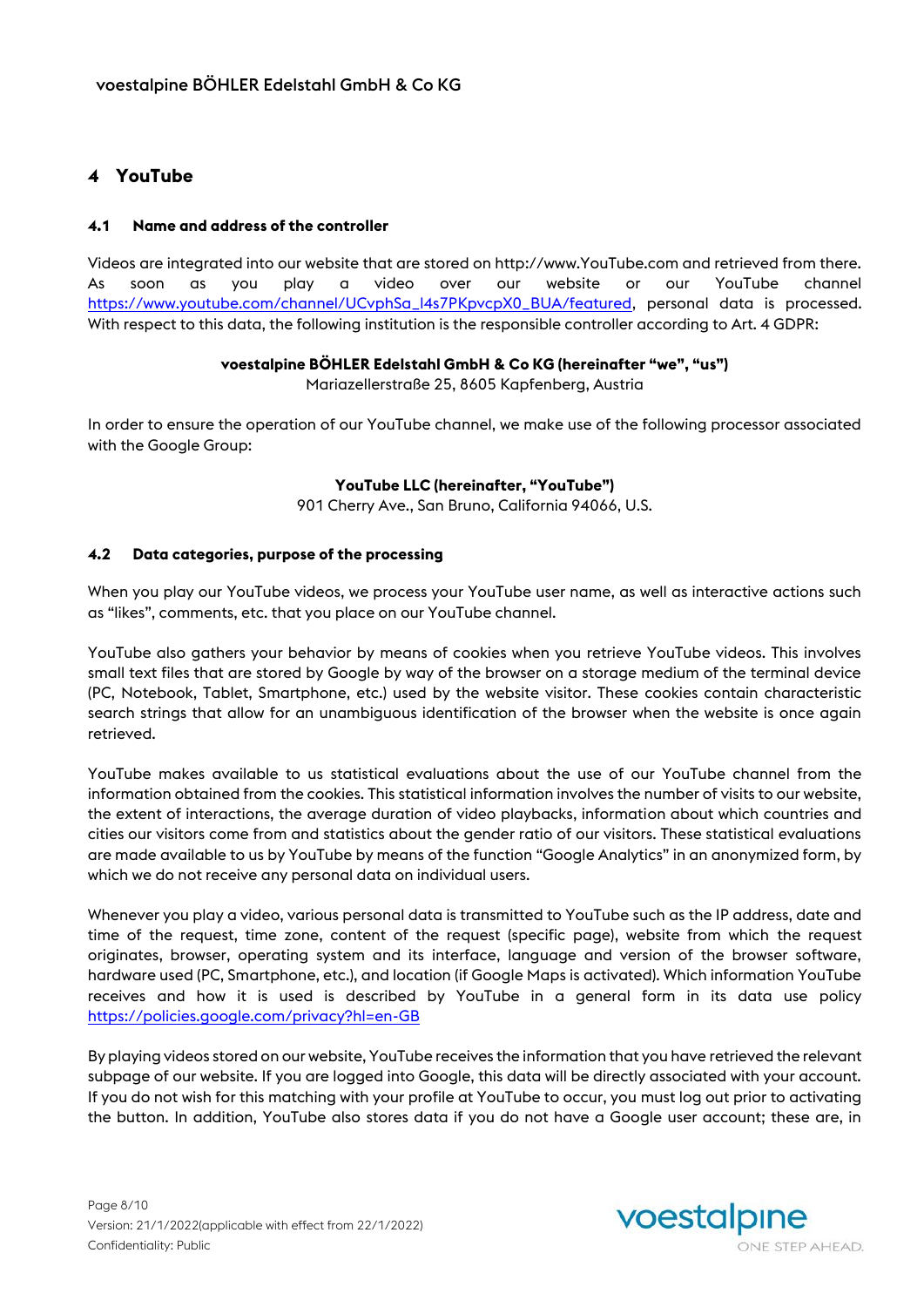particular: IP address, search queries, browser and operating system version. YouTube stores the identified data as a usage profile and utilizes it for purposes of marketing, market research and/or website design when required. Such an analysis is done in particular (also for users not logged in or users without a corresponding account) for providing appropriate advertising and in order to inform other users of the social network about your activities on our website. You may find information on the terms of use and the processing of personal data by YouTube at<https://www.youtube.com/t/terms>

#### **4.3 Transfer and disclosure of personal data**

Within our company, only those persons and offices receive access to data disclosed by YouTube that are required for performing the above-mentioned purposes.

For operating our YouTube channel, we utilize YouTube as the processor. As a rule, the information of this processor gathered by cookies are sent to a server in the U.S. and stored there. In the case of transferring data into the U.S., the data transmission is based on the existence of standard contract clauses.

We wish to expressly note that YouTube does not conclusively and clearly specify, and we are not aware of the manner in which YouTube uses the data from retrieving YouTube videos for its own purposes, to what extent activities on the pages can be attributed to individual users, how long YouTube stores this data and whether data from a visit of the pages is transferred to third parties.

#### **4.4 Storage periods**

Where no explicit storage period is stated in the case of collection (e.g., under a declaration of consent) or in the case of detailed information, we will erase or anonymize your personal data insofar as it is no longer required to fulfill the storage purpose and this is not contrary to any statutory retention obligations.

In the absence of any knowledge in this regard from YouTube, we cannot provide any information about storage periods for the cookies placed by YouTube. However, you may delete stored cookies at any time in your browser settings. You may likewise generally prevent the placement of cookies in advance by means of using your browser settings.